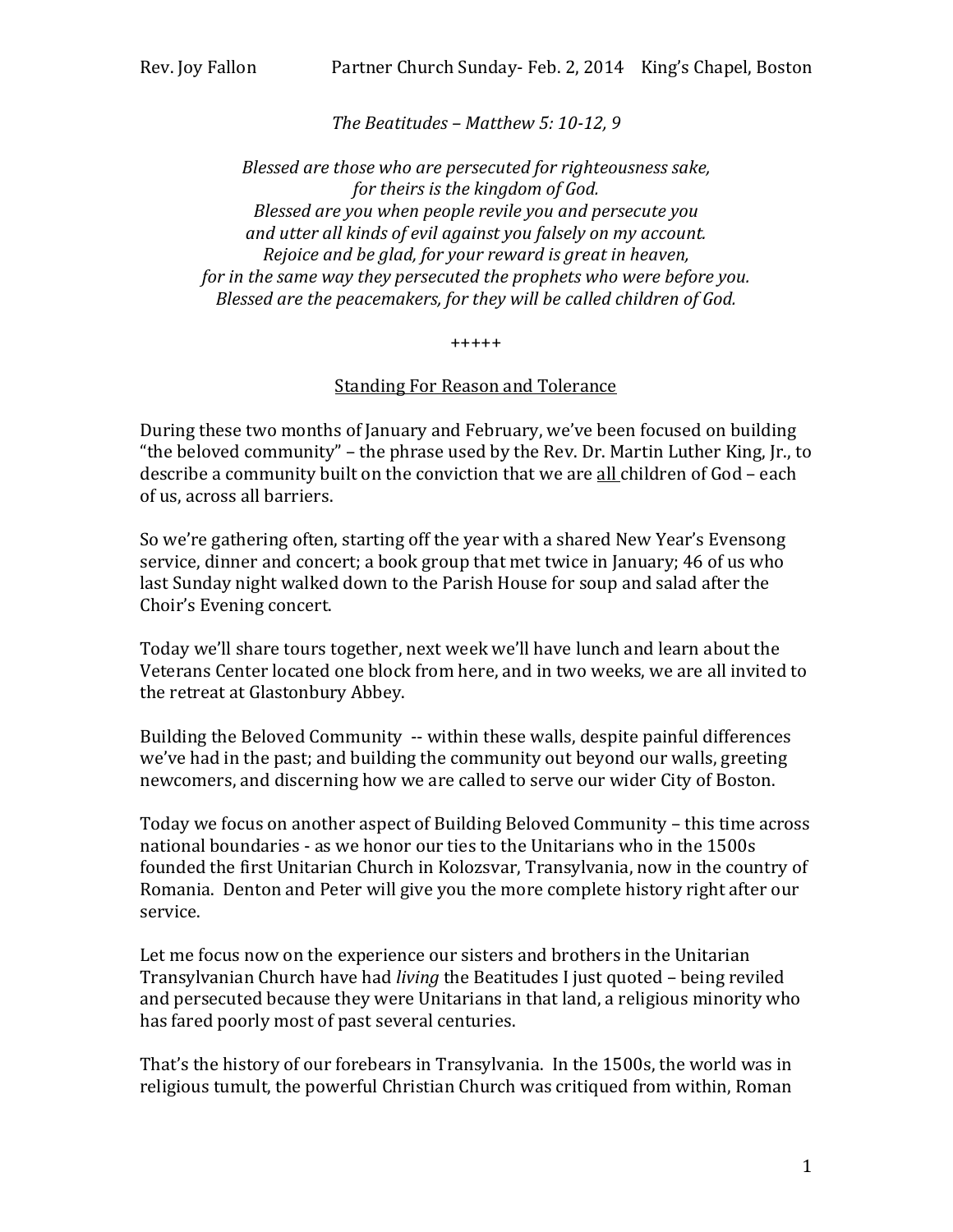Catholics and the protestors (the Protestants) severed. Our forebears in Transylvania argued for a Christianity that included these central features: 1) use of our human reason to discern; and 2) tolerance of different understandings of the truth.

Human reason and tolerance had a central place in Christianity, they asserted. Transylvanian minister Francis David forcefully argued this, and for a brief time, these twin principles – human reason and religious tolerance – held sway in that land, sandwiched between the Ottoman Empire of Islam, the Christian Orthodox of Greece and Russia to the East, and the European Catholics and Protestants to the West.

Perhaps because the Transylvanians lived in that fulcrum, perhaps because they had met men and women with different beliefs, perhaps because they had seen the horror of warfare played out again and again on their soil, there in the crossroads between competing interests, when the people of that land heard a message about using our human reason, and about tolerance for different religious views, they signed on!

You see, when one has had exposure to people and ideas unlike your own, when people come to believe that we are all beloved of God, all honored by God, then we are more willing to trust each other to think for ourselves.

The beloved community is founded on respect for individuals; we dignify each other. I ask you to listen to me. But I also assume that I may have something to learn from you, so I hear your thoughts, too.

Human reason and tolerance. Grounding principles of the Christian Unitarianism of Transylvania.

+++++

We can't trace a direct path from these ideas in the 1500s to those of our minister James Freeman in the 1700s; bright and thinking people can independently reach similar conclusions in different parts of the globe, of course.

But we know that these radical ideas traveled between Transylvania and Poland, and between Poland and England, and between England and America. And that today we still hold them dear, in this congregation: we, too are committed to human reason and tolerance within Christianity.

+++++

Pete Seeger died this week, a man who also stood for years in support of causes he deemed just, but which were hardly popular at their start. He stood with laborers during the depression, against McCarthyism in the 50s, for civil rights and against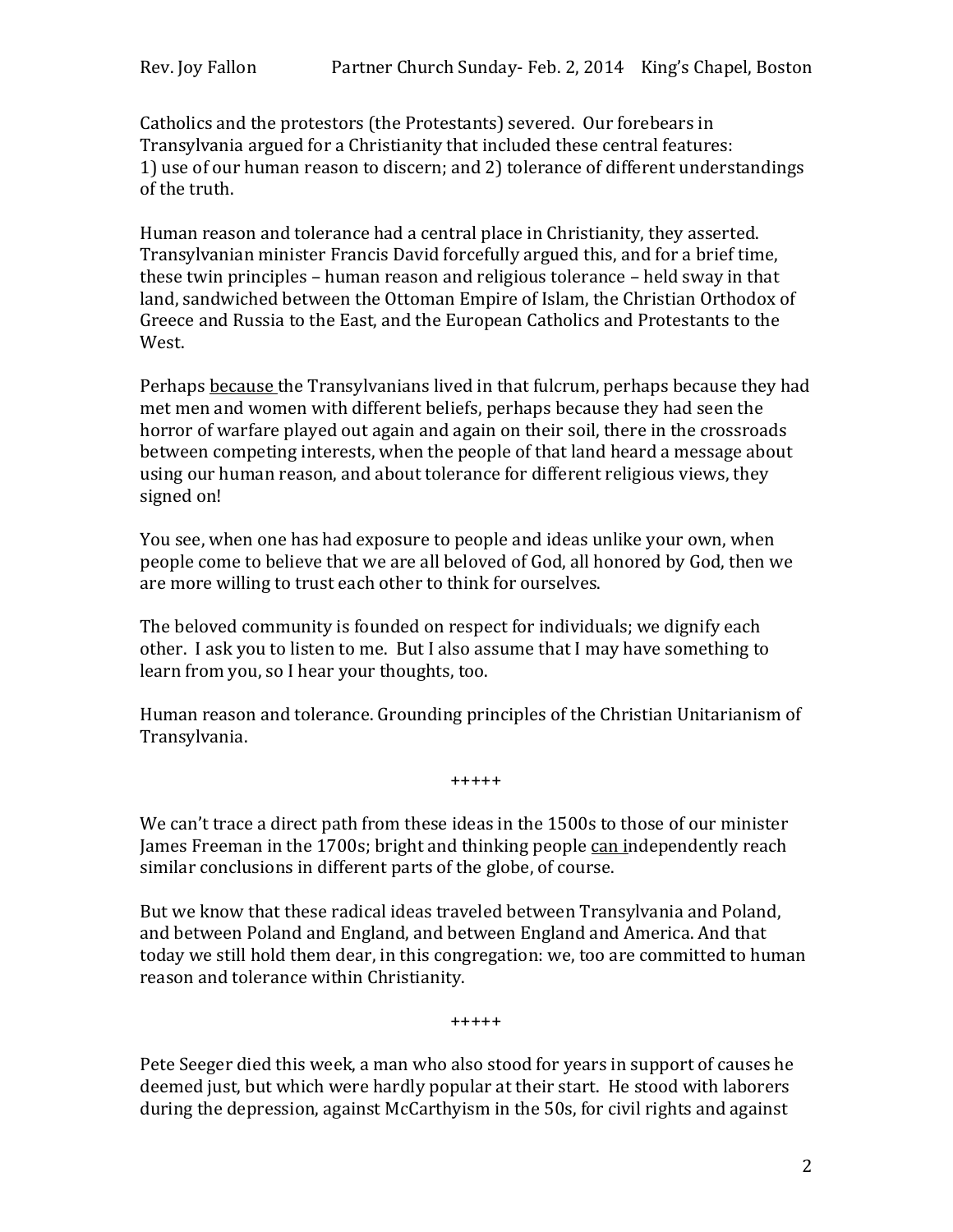the Viet Nam War in the 60s, and for a cleaner environment, along his beloved Hudson River, in the 80s and beyond.

Seeger is held in esteem by many now, but for years he suffered financially and was banned from many venues because of his views. He was reviled and picketed by the John Birch Society as anti-American, prosecuted criminally by the FBI for his refusal to name names to McCarthy, banned from television for decades, and his performance group, the Weavers, broke up under the pressure.

How many of us remember the way Pete Seeger suffered? Or is it easier to just remember his songs, and hum along, "Goodnight Irene…."

+++++

But if we were to forget Seeger's travails, or those of the Transylvanian Unitarians, we wouldn't be doing our job. Because those who are reviled are nonetheless blessed by God – that odd and incongruous notion – when *we* become agents of God's blessing to those who suffer.

Here at King's Chapel we stand for tolerance and human reason, too. But our stance did not require the anguish that the Transylvanians experienced. Our Unitarian leaders in this place were not martyred for their beliefs. Our churches were not banned. We didn't have to meet secretly in homes. Our building – this beautiful building that we treasure, as Transylvanians have treasured theirs – was not taken by a government opposed to us. Our seminaries were not limited to only two new ministers per year - *nationally* – as happened in Transylvania, even recently.

And most of us, unlike Pete Seeger, have not lost lucrative contracts because we stood with low wage workers, protested for peace, demanded equal treatment across races, or insisted that polluters clean the PCBs from our river.

How are these who've come before us been "blessed," despite being reviled and persecuted?

They are blessed, *if* we here at King's Chapel are God's hands of blessing helping Transylvanians rebuild after the ravages of World Wars and Communism's oppressions.

They and leaders like Pete Seeger are blessed*, if* we honor their actions, and commit to stand as firmly for justice and tolerance and the power of human reason in a beloved religious community that continues on, and thrives.

They are blessed, when they know that they do not stand alone, and we stand by their side.

+++++